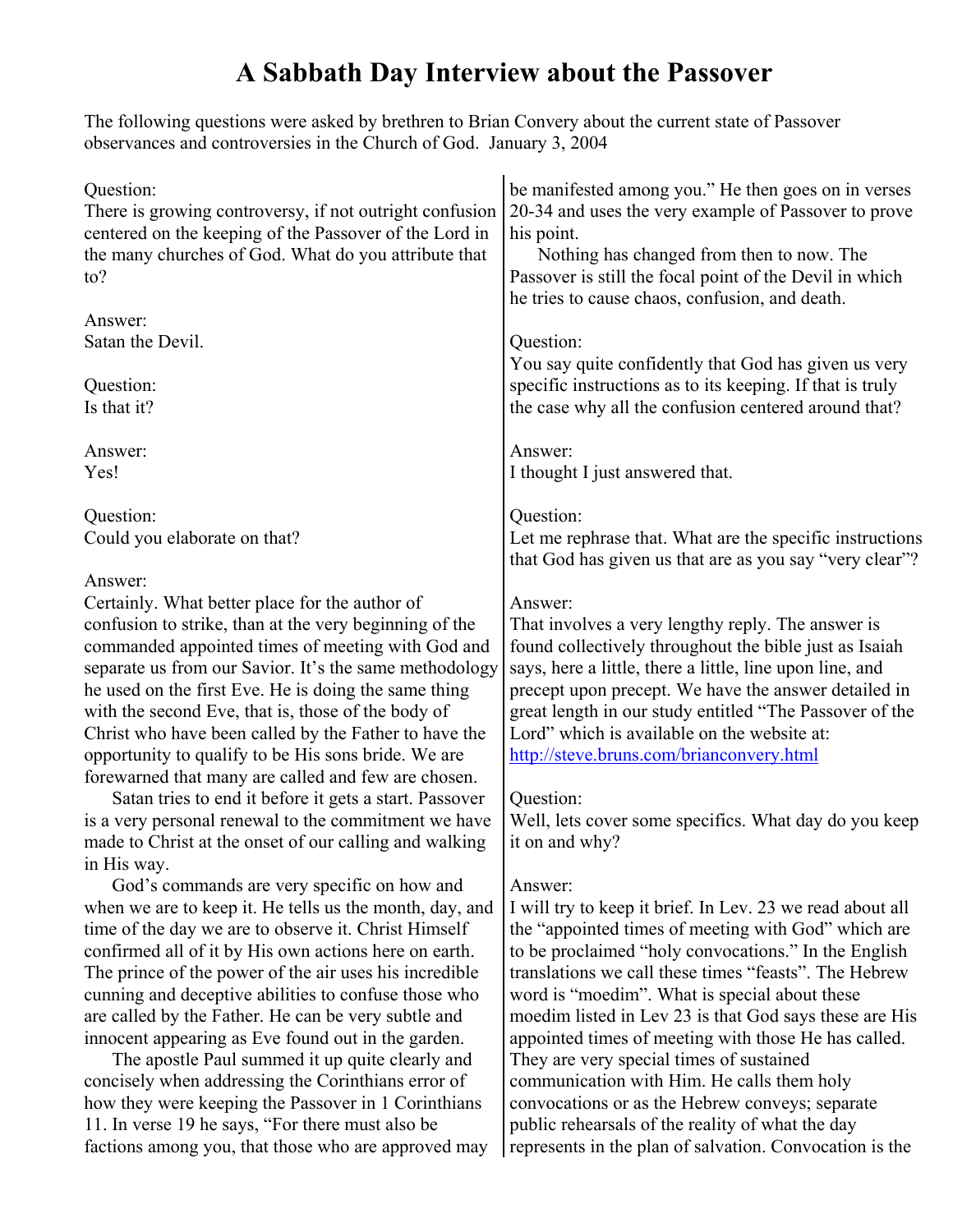Hebrew word miqra. Its meaning and intent is not fully understood by many of the churches. As I stated, these are times of sustained communication between God and those He has called out by name as a rehearsal of the future event depicted by the particular feast. In summing up all His feasts which are to be holy convocations He tells us in verse 37, "These are the feasts of the Lord which you shall proclaim to be holy convocations, to offer an offering made by fire to the Lord, a burnt offering and a grain offering, a sacrifice and drink offerings, everything on its day."

That is how specific and careful God is with these appointed times of meeting. He wants everything pertaining to these Holy convocations conducted on the only day He sets aside for them. That is why in chapters like Lev 23 we receive so much detailed instruction about them.

In regard to the Passover of the Lord I happen to believe God when he constantly says His Passover is on the 14th day of the first month, which is Abib. That is the only date, which is mentioned for its being kept in the entirety of the bible.

Lev 23:5, "On the fourteenth of the first month at twilight is the Lords Passover."

Num 28:16, "On the fourteenth day of the first month is the Passover of the Lord."

Ex. 12:6, "Now you shall keep it until the fourteenth day of the same month (verse 2; first month). Then the whole assembly of the congregation of Israel shall kill it at twilight."

Num 9:3, "On the fourteenth day of this month at twilight, you shall keep it at its appointed time. According to all its statutes and ceremonies you shall keep it."

Num 9:5, "And they kept the Passover on the fourteenth day of the first month at twilight, in the wilderness of Sinai; according to all the Lord commanded Moses, so the children of Israel did."

Joshua 5:10, "So the children of Israel camped in Gilgal, and kept the Passover on the fourteenth day of the month at twilight on the plains of Jericho."

2 Chron 35:1, "Now Josiah kept a Passover to the Lord in Jerusalem, and they slaughtered the

Passover on the fourteenth of the first month."

I could go on with many more scriptures, which say the very same thing, that the fourteenth day of the month is the only day God has declared His "moedim" of the Passover. Remember in Lev 23:37 He commanded every function of a feast to be conducted on it's specific day. There is no before or after with Him, no overlapping at all. When He says the 14th, He doesn't mean some other day. That means from sunset to sunset on the 14th of Abib, we are to keep the Passover of the Lord with all its statutes and ceremonies.

That is exactly the example Christ set while on earth. We can read about that in the gospel of John and elsewhere in the NT scriptures.

There are also other scriptures in the Bible, which tell us it is to be kept on the 14th without even mentioning that date. One such scripture is Num 33:3,

"They departed from Ramses in the first month, on the fifteenth day of the month; on the day after the Passover the children of Israel went out with boldness in the sight of all the Egyptians."

Maybe I am just a simpleton, but I am compelled to believe these incredibly clear scriptures.

Question:

So you are saying to keep a 15th Passover is an error?

# Answer:

Absolutely, for that is one of the many errors of Judaism. The only time in the bible we see a 15th Passover being kept is in the chronology of the Gospel of John and it is being kept by the Jews on the day after Christ clearly kept it and told us to do exactly as He did in remembrance of Him.

In fact John calls the Passover kept on the day after the 14th, the passover of the Jews in 11:55.

Question:

But the 15th is not the only controversy is it?

# Answer:

Unfortunately no. Satan isn't that stupid. He covers all the bases. He is a very intelligent being, but he is so full of himself there is no room for anyone or anything else. His cunning goes beyond human comprehension and without the spirit of God helping us to discern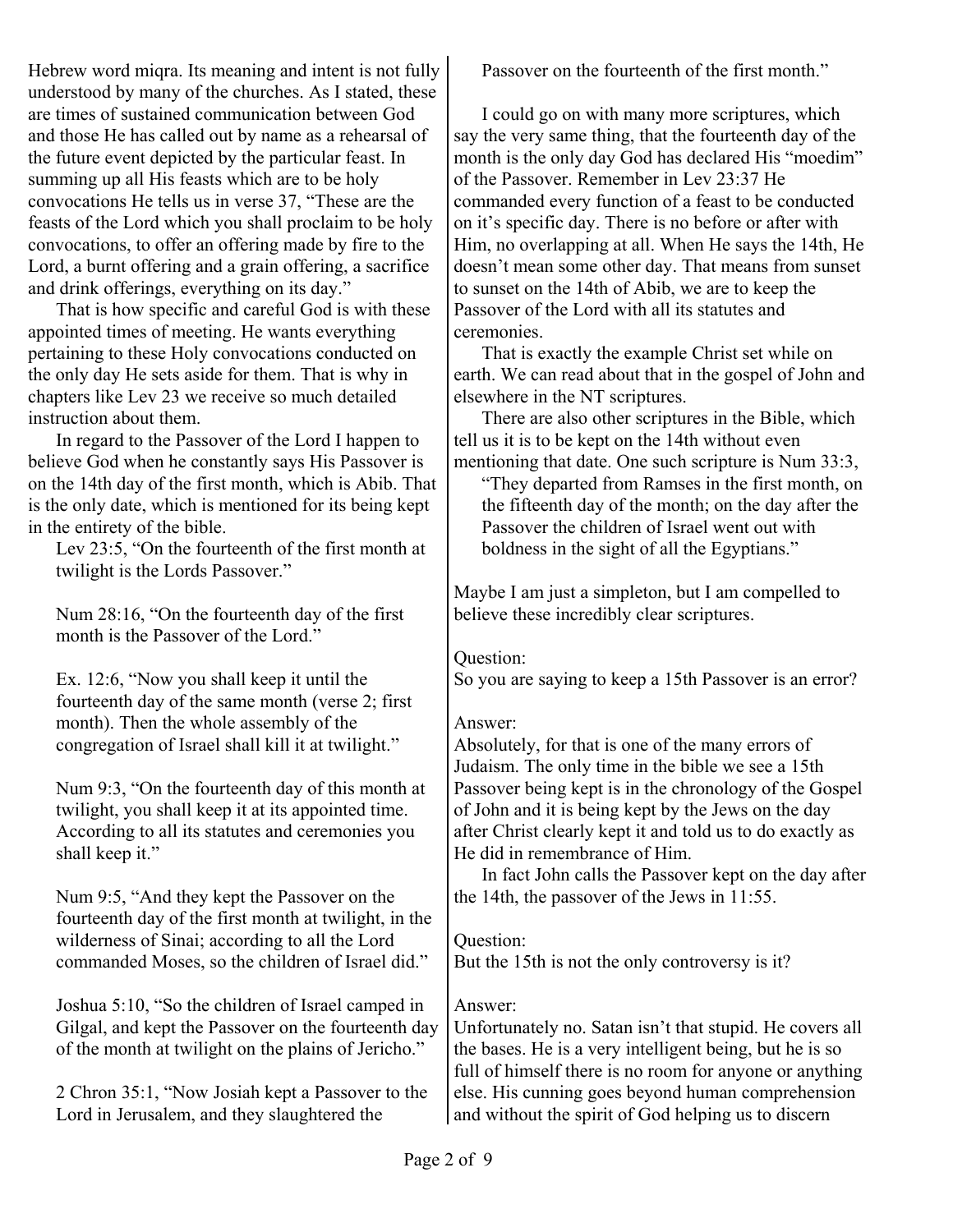right from wrong we would be consumed by it.

## Question:

The 14th itself has lots of controversy. There are those who keep it from the start of the day, those at the end of the day, and others somewhere in between. If they all keep it on the 14th what's the problem?

## Answer:

Good question! Not only does God tell us what specific day that His Passover is, He tells us when it is supposed to start on that specific day.

## Question:

Do you mean ben ha arbayim?

## Answer:

Yes. Actually it is bein not ben. It is between the evenings not son the evenings. Also we do not find "two" in the phrase. That has been used to mislead people. This phrase comes from "ereb" and thus "arab" It is a specific time of mixing. It is the period from sunset to dark where the fading light mixes with the oncoming darkness until it is gone. That is why most translations in the English language translate it as "twilight".

You can even look into the tradition books of the Jews (Talmud, Mishna, etc.) if you wish to read account after account of how the sages of Rabbinical Judaism regarded it. They agree on one thing, the time it started, sunset. After that they have many teachings as to when it ended. You can read a condensed version of this in the Encyclopedia Judaica in vol. 15, page 1474. In Rabbinic literature it is called bein hashemashot. As is the norm in Judaism the sages argue about vain things. For instance some teach it lasts for 13.5 minutes after sunset, others 12 minutes, another 9 minutes, others when the sun is 3.5 degrees below the horizon. Yet others taught it was instantaneous at sunset and others only when 3 stars appeared.

## Question:

It is my understanding that scripture is at best vague as to this time period. Thus we have all the various interpretations as to when it takes place and the resulting different doctrines centered around that particular interpretation. Are you of a different opinion?

## Answer:

Oh yes I am of a different opinion. There is no confusion in the scriptures about this word or the time frame it references. Are we to believe, God would desert us on such a critic understanding? Not likely. Remember in Lev 23 God tells us in verse 4, "These are the feasts of the lord, holy convocations which you shall proclaim at their appointed times." A very important point I did not mention earlier, which is important to each day of these holy convocations of God, is that all do not bear Sabbath restrictions. We need to come to grips with this first before we can deal with the specific time frame of bein ha-arbayim. For instance if days 2-6 of the feast of Unleavened Bread do not fall on a weekly Sabbath they do not have any Sabbath restrictions placed on them as do the 1st and 7th days. But they are still obviously numbered among the feast of UB, which is a holy convocation. Only the two days have the restriction of doing no customary work. That in itself is less restrictive than the seventh day Sabbath which forbids any work. The same pertains to the feast of Tabernacles. Days 2-7 do not have Sabbath restrictions on them unless they fall on the weekly Sabbath.

## Question:

Just a minute, let me get this straight. You are saying that all these days are to be holy convocations but not all of them are Sabbaths or how did you put it, "have Sabbath restrictions".

## Answer:

Yes. All feast days are listed as holy convocations but not all feast days have Sabbath restrictions. You seem to be caught up in our past tradition of what holy convocation means. Remember holy means, "separate" and convocation means, "public rehearsal" of a future event. So the entirety of UB from the 15th through the 21st is a holy convocation with two days being Shabbathons. Be mindful that a Shabbathon (#7677) is not a Shabbath (#7676). Shabbathons are less restrictive than the 7th day Sabbath or Shabbath. The Passover of the Lord is a unique holy convocation because God details a very specific time frame on the 14th that it's service is to be conducted. Verse 23:5 says,

"On the fourteenth of the first month at twilight (bein ha-arbayim) is the Lords Passover."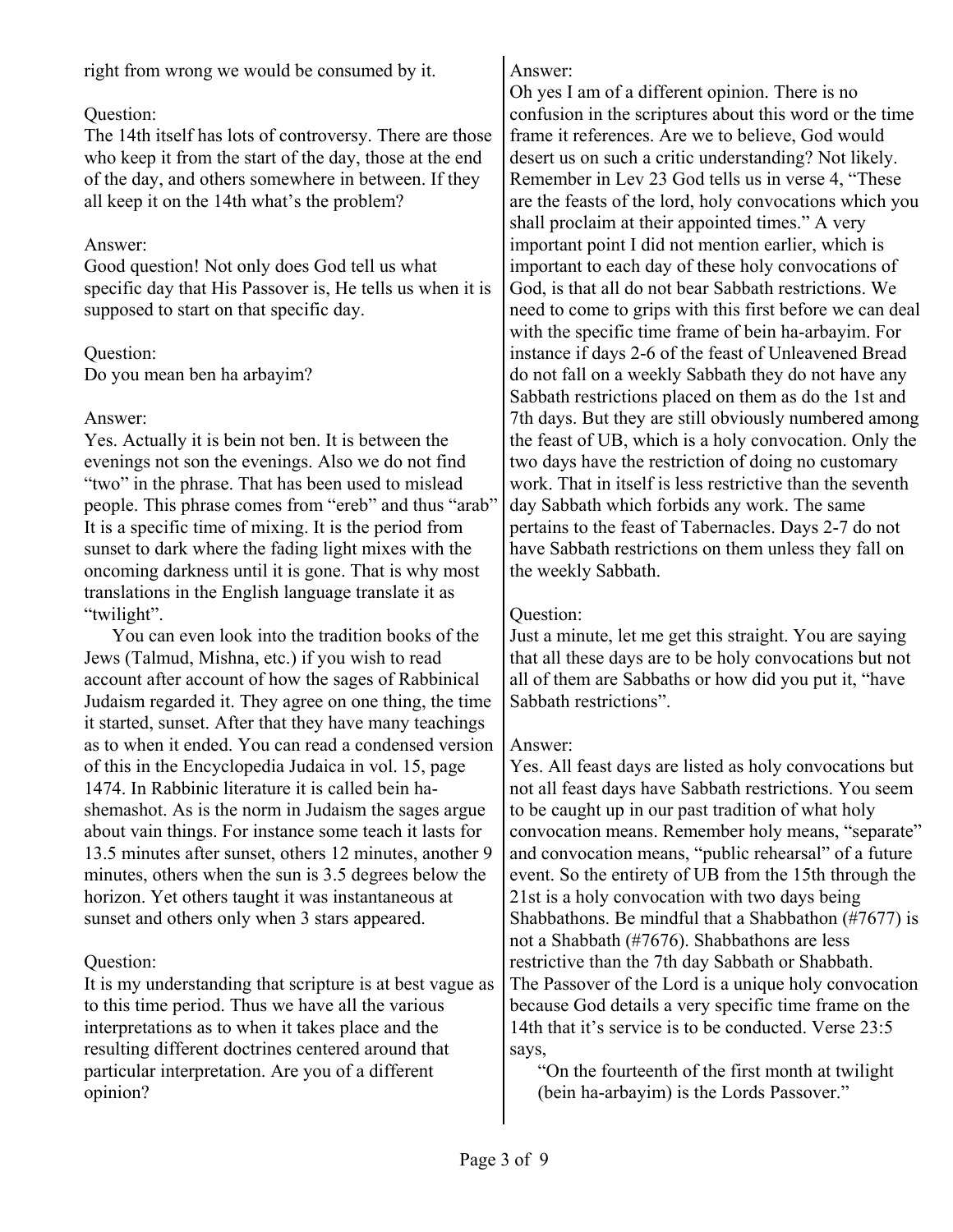We covered some other scriptures earlier, which referenced this same time period of between the evenings. With God being so specific about this time setting it is preposterous to think He would leave us guessing about when it is. If that were the case He would be guilty of confusing us. His promises would be lies for He said in Hebrews 13:5 that Christ would never leave nor forsake us and in verse 8 that He is the same yesterday (old covenant), today (new covenant), and forever (the Kingdom).

We could turn to a lot of scriptures to see when this time frame is but lets go to the most detailed and vividly descriptive example in the bible.

In exodus 16 God makes it abundantly clear when bein ha-arbayim starts. As you know this is the account of where Israel was whining and moaning about their plight as to food etc. This is also when God gives them instruction as to which day is the Sabbath by using the manna as a reminder.

In verses 6-7 we read,

"Then Moses and Aaron said to all the children of Israel, at evening (ereb #6153 sunset) you shall know that the lord has brought you out of Egypt. And in the morning (boqer #1242 sunrise) you shall see the glory of the Lord, for He hears your murmurings against the Lord…"

Here we see God clearly stating 2 very distinct times. He contrasts two events with them, as we are about to see. One is sunset, the start of night, and the other is sunrise and the start of day.

Verse 8,

"Also Moses said, this shall be seen when the Lord gives you meat to eat in the evening and in the morning bread to the full, for the Lord hears your murmurings which you make against Him. And what are we? Your murmurings are not against us but against the Lord."

To me that is very clear. At the time of ereb or evening (that is the period of time from sunset to sunrise as we will review shortly) God will give them meat to eat, and at boqer or morning (after sunrise) He will give them bread or manna to eat to the full. Two very distinct events at two very distinct time periods. Was the manna available all day? No! Verse 21 tells us,

"So they gathered it every morning, every man according to his needs. And when the sun became hot, it melted."

So here we see the manna was only available for a short time after the sun had rose. They couldn't linger around and go get it when they felt like it. They were in the desert in the Middle East. The sun gets hot quickly.

Now we are going to see that the meat (quails) also had a very short time frame to be collected in. He does not leave us with just ereb which can mean any part of the day from sunset to sunrise. We get the very clear answer in verse 12 as He contrasts these two functions with one another

"I have heard the murmurings of the children of Israel. Speak to them saying, at twilight (bein haarbayim) you shall eat meat, and in the morning (boqer) you shall be filled with bread. And you shall know that I am the Lord your God."

This is the simplicity of Christ here. No confusion whatsoever. Bein ha-arbayim is a short period of time at the beginning of a day. It lasts from sunset to dark. No earlier, and no later. God has given us very clear visible signs in which we can determine this time frame. Many more obvious scriptures relating to this are to be found in our study on line.

#### Question:

That's quite an argument for your case. You said ereb is from sunset to sunrise. Some teach and thus formulate their doctrine of Passover based on the belief that ereb can start before sunset, actually as early as noon hour. So where do you find in the bible that it does not?

## Answer:

What I am giving from the scriptures are not arguments, they are simple instruction. I am just repeating what the clear scriptures say. When we deteriorate to "arguments" we lose our place in the scheme of things. There is only One who is our Teacher. He is our One head. We do not have many. Arguments lead to division. They are the product of vanity, which is manifested, in the simple fact that brethren allow a man or his ideas to come between themselves and Christ. This not only results in many divisions, but also in many men forming many "organizations" after their doctrines and restricting the members from growing in grace and knowledge, for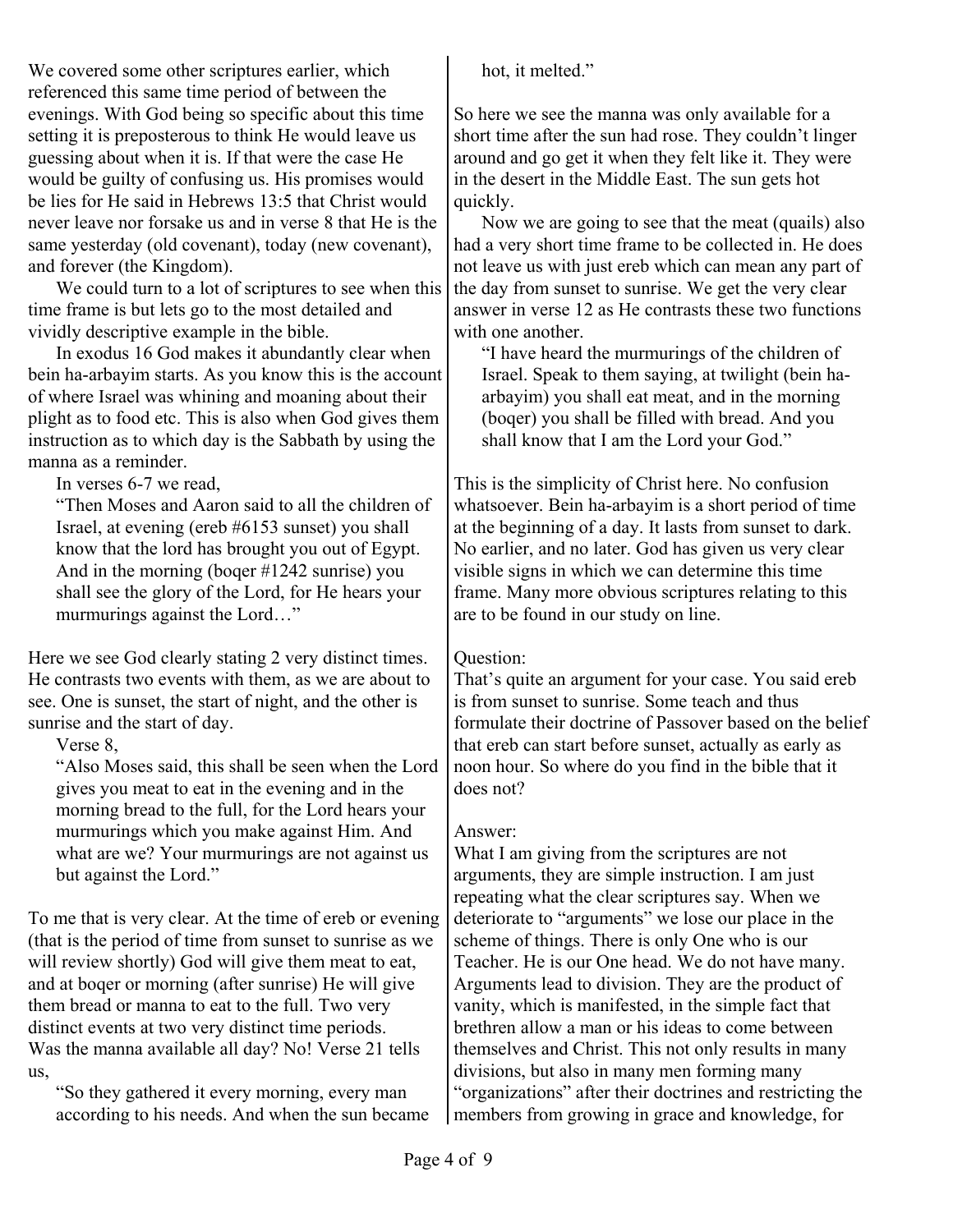they do not allow any other "understanding" to be looked at or even discussed when they come together. That is the epitome of not only deception but also arrogance.

So why do I say ereb can be any part or all of the time frame from sunset to sunrise. First of all, that is the meaning given in the credible lexicons and dictionaries on the Hebrew language. We can find it patterned and spelled out throughout the bible. Unfortunately deceived people always try to make the Hebrew fit their doctrine rather than their doctrine fitting the Hebrew words. God did not need time for Themselves. It was created for us and the plan of Salvation. God gives us His instruction on how to count time and how to use its various components and tools in the very beginning of His instruction. After He had recreated the heavens and the earth He explicitly set in motion the perfect timepiece for us to use. Times and dates are very important to God. Their significant role in the feasts of the Lord is just one example why He could not leave nor forsake us on such things. We are told in Genesis 1 that we are to use the two great lights in this endeavor. It says we are to use them to not only separate day from night in verse 14 but to also use them for determining days (24 hour periods), years, and moedim (feasts). Seasons, is a very poor translation here. Keep in mind the sun and the earth have 2 moedim or times of meeting each and every day, sunset and sunrise at the horizon.

Look at verse 5,

"God called the light Day and the darkness He called Night. So the evening (ereb) and the morning (boqer) were the first day."

It is incredibly simple and clear. Ereb starts the night period and boqer the day period. Two very distinct and visible signs. Unfortunately there are those who want to argue black is white or white is black just for the sake of argument itself and thus cause great confusion and deception. It is all vanity driven. The simplicity in Christ is simply this. The bible does not contradict itself. We take the clear scriptures and measure all others by the very clear scriptures on the subject we are looking into. If for some reason they don't work together then we look for a reason why. We do not take what some would call obscure scriptures and try to clarify what is already very clear. It's the other way around. Satan confused Eve by reworking a very clear command from God. He put in doubt, which appealed

to her vanity with some accurate statements, but totally out of context. We are to study the word of God, not try and manipulate it to fit our own personal beliefs. Nowhere is ereb or bein ha-arbayim used to describe any portion of the daylight time of a day. God set it straight from the very beginning how we are to use these words. It is a pattern, which is seen throughout the bible. If we try and change that pattern we can easily fall into error. We are to use His pattern to formulate doctrine. God contrasts dark and light and sunset and sunrise throughout the bible to teach us many important things.

## Question:

So how do you address those who are keeping the Passover at 3 pm in the afternoon, for they say Christ is their Passover sacrifice and He died at that time so thus they proclaim His death then?

#### Answer:

That deserves a very lengthy answer. It is covered in detail in our study on line. I will attempt to sum it up. I am not all that familiar with what actual functions or ceremonies brethren do at that time in their intended worship of God. But that is actually a mute point with all considered. I do know this, that the only time frame given in scripture for killing the Lamb is bein haarbayim that period of the day from sunset to dark. There is only one bein ha-arbayim on any given day. Some of my Jewish friends play games with this. The fact that Judaism killed the lambs from 2:30 pm until they were finished has no bearing on when we are to keep it. I do not know if this is the reason whether all those in the church actually do so. The Passover of the Jews is entirely different from the Passover of the Lord. It is part of their traditions, which Christ Himself condemned repeatedly throughout the gospels as commandments of men and vain worship of God.

In 1 Corinthians 11 the apostle Paul is confronted with a serious problem on this very subject. I touched on it earlier in giving an answer to a question you posed and in it is the very clear answer to the question you just asked.

Remember in verse 19 he told us there must be factions, divisions amongst us so that those who are approved may be recognized. I stress once again God says many are called but few chosen. We are all qualifying to be the bride of Christ at this time. We can hope and pray we make it, but it takes much more than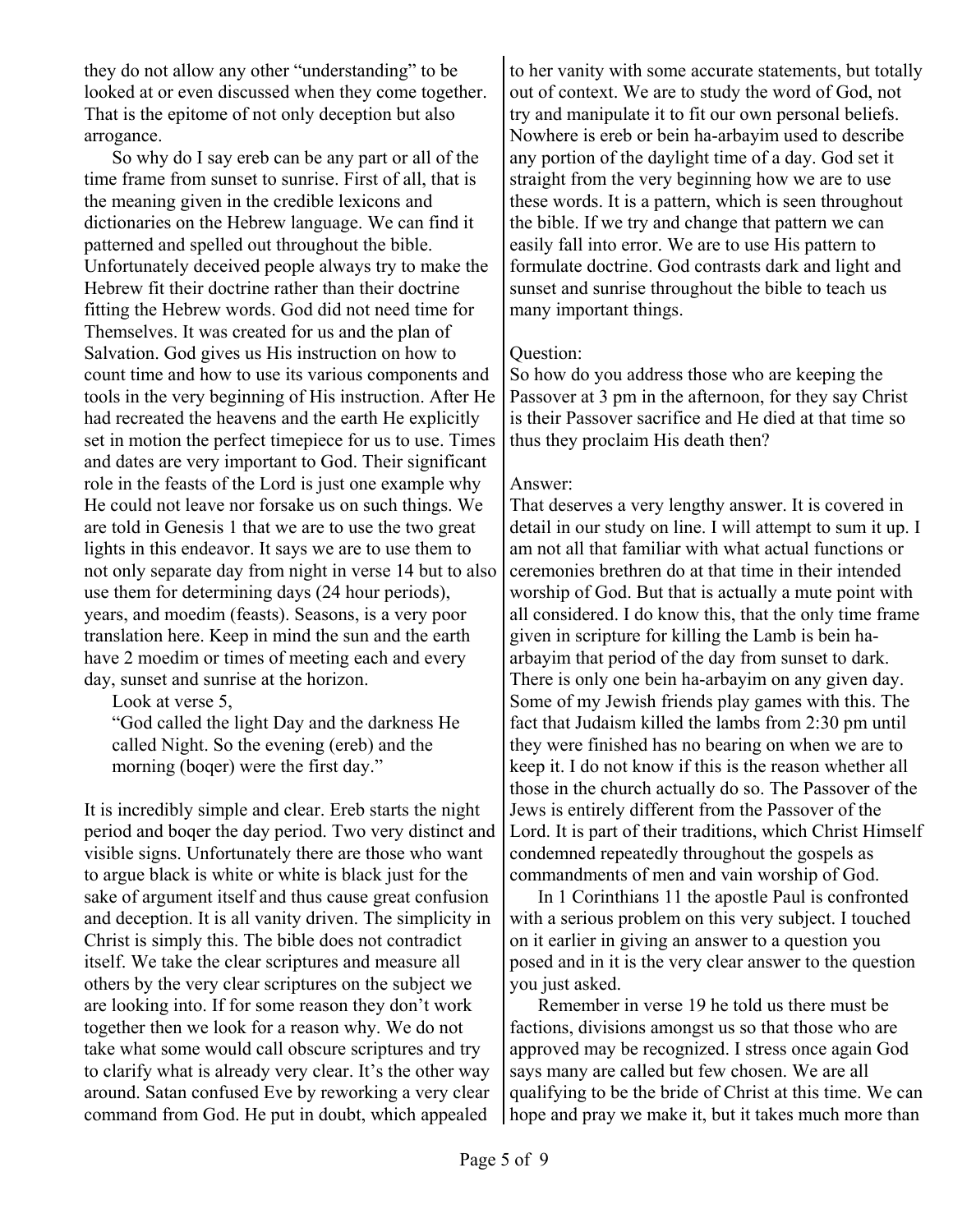that. It takes righteous works as Rev 19:7-8 tells us.

Look at the example Paul uses here to show that very point he has just stressed. In verses 20-22 he chastises the brethren in Corinth for keeping an adulterated Passover with implements of a seder meal. They were eating and drinking to the full. Just like the Catholic Church and her deceptive ways, they put the name of the "lords supper" on this obscene replacement for the true Passover symbols to try and give it legitimacy. In this case it might be more appropriate to say "to make it more palatable". Just think they started eating and drinking to the point of being drunk and called it the lords supper. It was nothing more than Satan the devil using Judaism to attempt to make the brethren sin and defile this most important of appointed times of meeting with God. The circumcision party had nothing over this one. Paul tells us in verse 20,

"Therefore you come together in one place, it is not to eat the lords supper."

Even that translation clearly tells us they were not to be doing that. Its even clearer however in the actual Greek. "Coming together, then you together, not it is of the Lord a supper to eat." Do you see that? Paul clearly says when they get together for the Passover (because that is the subject he is clearly talking about) they do not eat a supper to the Lord. He asks them, "Do you not have houses to eat and drink in?" They were not to come together for such debauchery. The Passover is not a time for eating and drinking and merry making as is the custom of Judaism.

In verses 23-26 Paul clearly defines when we are to keep the Passover, the day and time of day as well as the symbols we ingest and their individual significance, and what we are actually doing in performing it in this way.

"For I have received from the Lord, that which I also delivered to you: that the Lord Jesus on the night (when!!!) In which He was betrayed took bread; and when He had given thanks, He broke it and said, take, eat, this is my body which is broken for you; (who? Us not Him) do this in remembrance of Me.

In the same manner also the cup after supper, saying this cup is the New Covenant in My blood. This do, as often as you drink, in remembrance of Me.

For as often as you eat this bread and drink this

#### cup, you PROCLAIM THE LORD'S DEATH till He comes."

There sure is a lot here in Paul's instruction and correction. He says we are to keep the Passover on the same night that Christ did. We are to use the bread and wine as cymbals of His broken body and shed blood. He concludes by saying this is the way we proclaim Christs death until He returns.

Isn't Satan the devil cleaver and cunning! In spite of these and many other very clear scriptures, brethren are proclaiming His death at 3 pm in the afternoon. I am even told that some brethren are even allowing their children to participate in the Passover cymbals even though Paul in continuing in verses 27-34 says we must not take the Passover in an unworthy manner and ties that directly to examining oneself. How does a child examine them self as to their eternal commitment to their husband.

To take the Passover in any other manner than what He says here in 1 Corinthians 11:22-34 is subject to sickness and even death.

The Devil knows this very well! He is a murderer and will continue to lead brethren to their death. That is why he works so hard confusing the Passover of the Lord. Remember, it was at that time he received judgment as well, as it says in Exodus 12. Keep in mind he was the "firstborn" of the angels and Christ's blood did not cover him.

#### Question:

So you are saying, the argument that we need to keep it at the time He died because He is our Passover sacrifice is not legitimate?

#### Answer:

That's correct. It is a very cleaver deception and if not for the word of God it may make some carnal sense. Paul just told us we proclaim Christ's death til He comes by keeping the Passover and its symbols of bread and wine on the same **NIGHT** as Christ and His disciples did. The bible as we have seen has an answer to every deception. It is the only source in which we are to formulate our doctrine. The bible defines what the Passover of the Lord is. I have actually read where some have tried to distort the clearest of scriptures to twist the minds of the brethren into believing their Passover of sickness and death.

In Luke 22:15 we read,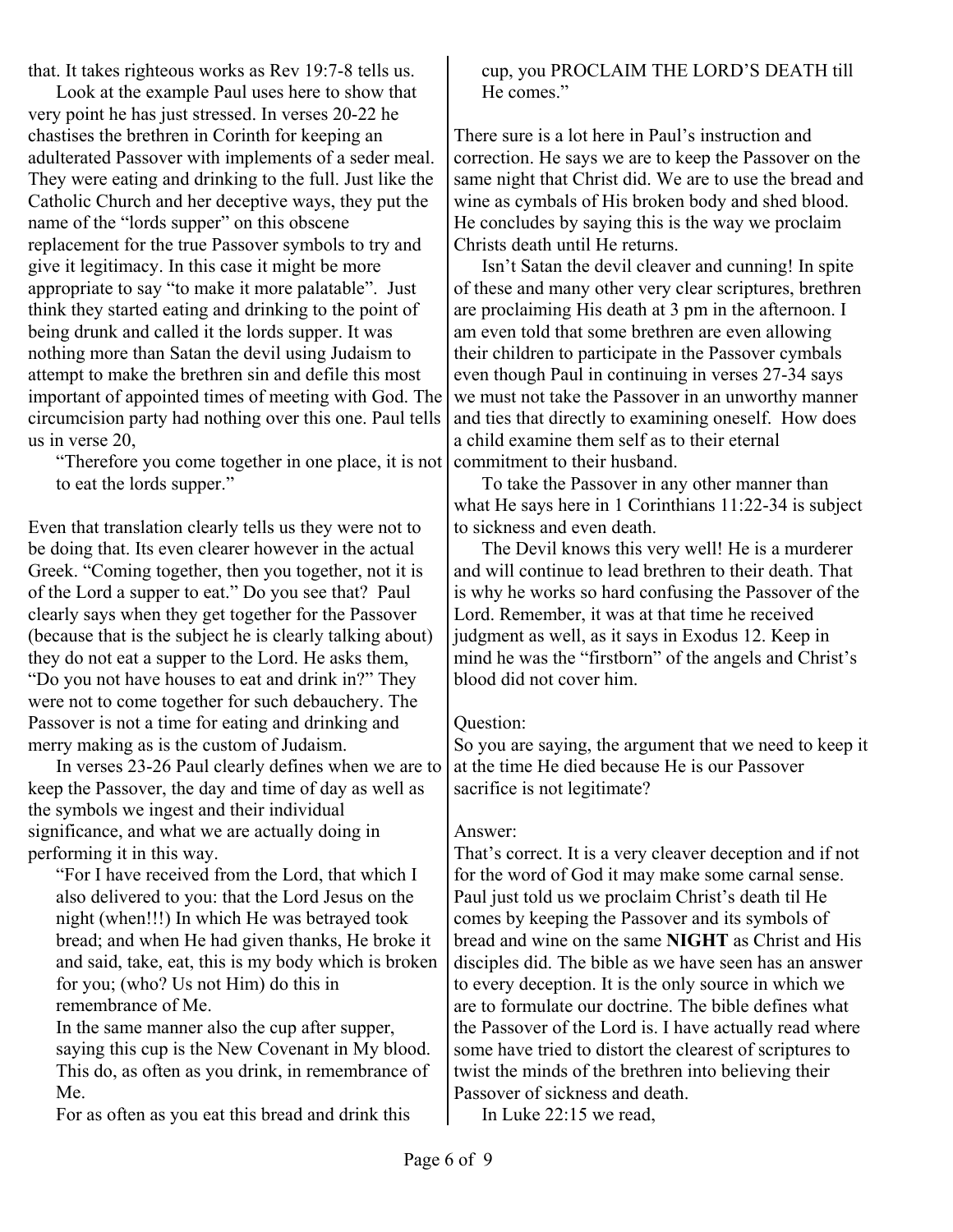"Then He said to them, with desire I have desired to eat this Passover with you before I suffer."

Did you get that! Christ here totally separated the time of His Passover from the time He was going to suffer. Two very different events, with two very separate purposes. Why was this Passover so important to Him? Because it was at that time that He was to institute the new cymbals. One is of the New Covenant and the other is of His broken body for US! As the Passover Lamb, He was to be without blemish. That word in the Hebrew, which carries over in the equivalent in the Greek, is "*tamin*.." It means internally and externally perfect and complete. If the lamb has a blemish of any kind it did not qualify to be a Passover lamb. Christ only had to shed His blood to fulfill the objective of the sacrifice. Yet He was beaten nearly to death. Once again a truth that is hidden from many. He and Paul make it clear when we are to keep the Passover of the Lord. That is why Christ clearly separated the two.

The suffering of Christ was to show His obedience to the Father. Christ learned things from that about us, His body, the second Eve, which He could never have learned any other way. That suffering is all about His bride. That suffering was for us, on our behalf, as we read earlier. He didn't have to endure that as the Passover Lamb of God but He did have to do so for us. It was for our healing not His. If we are to qualify to be the bride of Christ, we will need to suffer with Him, with His body as it is repeatedly broken over and over again until we learn the way to perfection and being without blemish, and spot and wrinkle.

Do you remember Romans 8:16-17?

"The spirit itself bears witness with our spirit that we are children of God (the Father), and if children then heirs, Heirs of God (the Father) and joint heirs with Christ if indeed we suffer with Him, that we may also be glorified together."

What an awesome thing to ponder. There is much more I could say in answering your question but it is detailed in the article on line.

#### Question:

What have you got to say to the people who say Passover and UB are only a combined 7 days instead of 8 days?

I have recently sat with a small group who believe that very thing. They base it on a lot of what one might call obscure verses on the periphery of the subject and not the clear and concise ones. Be mindful I say that with the understanding than no scripture is to be overlooked. But there are some scriptures, which on their own do not make clear statements on a particular subject. With 2 Tim 3:16-17 in mind, we must understand that it does not apply to every translation of the bible or for that matter any of them. We need to study the word of God and diligently divide it into its respective truths. We cannot let someone do that for us. It is our personal responsibility to check on everything and all the more so as we come of age and are maturing so that we can eat solid food at the table with Christ, one on one.

In a nutshell, it is my understanding these particular brethren believe the 14th is the Passover as well as the first day of UB and that the 7th day ends at the end of the 20th day of the first month. They site various scriptures in the New and Old Covenants that they feel lead them to this understanding.

One of them is Exodus 12:18,

"In the first month, on the fourteenth day of the month at evening (ereb), you shall eat unleavened bread, until the twenty first day of the month at evening (ereb)."

They state this is only 7 days because ereb is only at the beginning of a day. So they start numbering the days from the beginning of the fourteenth. To me this is incredibly simple to understand. The answer to these things is in the Hebrew language and pattern of God throughout the bible. Ereb, which starts at "sunset," is both the start and the end of a day unlike sunrise which only happens once on a day. It is encased in two sunsets. That application of ereb can be applied to both the beginning and ending of the day. Lev 23:32 confirms what I have just said in the clearest of terms.

"It shall be to you a Sabbath (#7676) of rest (#7677), and you shall afflict your souls on the ninth day of the month at evening (ereb), from evening (ereb), to evening (ereb), you shall observe your Sabbath."

If I applied the groups understanding of ereb here I would be required to keep Atonement on the 9th day of the 7th month. We know that cannot be the case for we are told in verse 27 that Atonement is on the 10th day

Answer: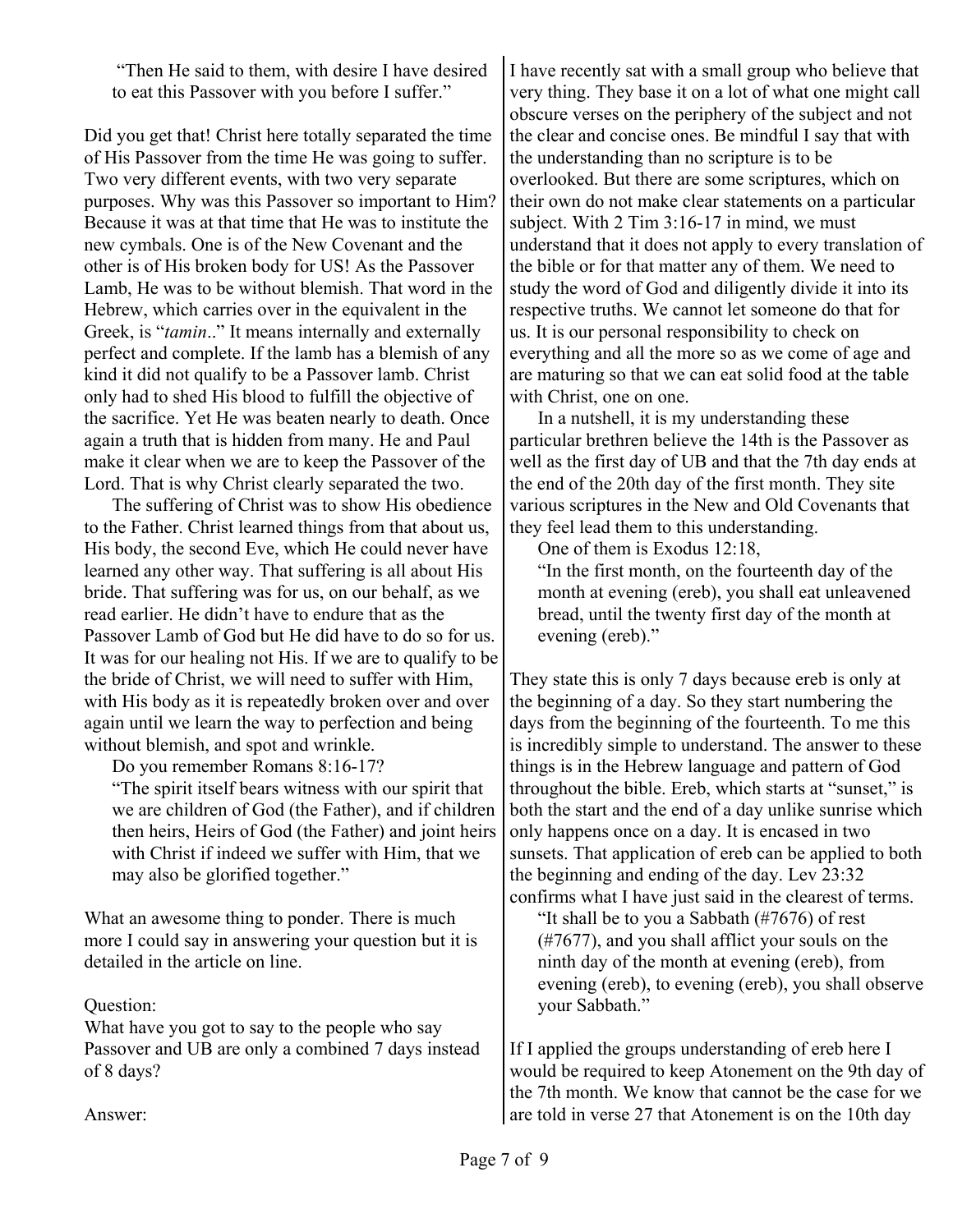of that month.

God has clearly shown us here that at the end of the 9th day at sunset to the end of the 10th day at sunset we are to keep Atonement. The reason God stresses this point here is to emphasize that there is to be no work done on this day at all. It is a Shabbathon as are the other annual holy days but it has the restrictions of the Sabbath applied to it. Remember on a high holy day you could do things like preparing what you are to eat. Just imagine our human nature at work here. If the more restrictive requirements of the 7th day Sabbath were not applied to this day such as no food preparation, or cooking, we would probably be fasting but getting our meals ready during the day to eat after sunset. Not so says God. You will not be able to do such things, which would take your attention off of the intent of the day's actions.

One simple glaring reason why the 7 days do not start on the Passover and thus the 14th day is found in both the Old and New Covenants in unison. Lev 23:7 states the 1st day of UB is a Shabbathon with its restrictions of no customary work, etc. There teaching means Passover would have to be the first annual holy day. That clearly contradicts scripture all over the bible. Lets look at one very vivid example of this not being the case in the actions of Christ and His disciples.

John 13 is an account of the night of the Passover in which Christ delivered the new cymbals to His disciples and instructed them to do the same until He returned as we read earlier. These are the same disciples He has been teaching for 3.5 years. Lets pick it up in John 13:27-29.

"Now after the piece of bread, Satan entered him. Then Jesus said to him, what you do, do quickly. But no one at the table knew for what reason He said this to him. For some thought, because Judas had the money box, that Jesus had said to him, buy those things we need for the feast, or that he should give something to the poor."

Now I hope we got that. If we are to believe that the feast of UB starts on the 14th on Passover, Christ must not have done a good job instructing His disciples on the laws that needed to be followed on a high holy day. Some of them here actually thought Judas was to go buy provisions, etc for the feast the next day. I am quite confident they knew they could not buy or sell on an annual high holy day. If I applied the group's

doctrine here, they would be buying and selling on a high holy day.

It is obvious or should be that the Passover is neither, a Sabbath or Shabbathon. We are not to forget that God has a plan of salvation. It is typed out in the feasts of the Lord. This plan has 2 major phases. The first is conducted in what we call the spring of the year. It consists of 3 distinct feasts. It starts with a combined 8-day period. This is representative of the circumcision of the hearts of the participants in the first Phase. It is all about the bride of Christ, the early harvest of His body, the second Eve.

The second phase is about adding children to the marriage and it too has its 8-day period of feast days representing circumcision of the heart of this group as well. The days are those of the FOT and GLD.

Each qualifying period, has an 8-day sequence of feast days. Remember this is spiritual circumcision. Each phase has its 8 day circumcision period. Perfect harmony from God in His pattern and plan. To limit these to just 7 days is an abomination before God. I even hear there are some doing that to the FOT/GLD as well.

Oh Well!

## Question:

Before we move onto another topic, how do you view all these divisions or factions as Paul put it?

## Answer:

The only way I am commanded to. We are to have love one for the other. It is the blood of Christ, which washes us clean from our sins. It is the Father who does the calling of who will start this journey. It is Satan the devil who is our accuser day and night. He doesn't need any help from me or anyone else.

Our role in all this is to have outgoing concern for others especially the brethren, the members of the household of God, for we are all being battered by the wiles of the Devil. Many are called and few are chosen at this time to function as the bride of Christ, the wife of the household, and the mother of the future children. We are all accountable for our own salvation. We are to convey our peace to one another.

You will often hear me say, "You can lead a horse to water but you cannot make it drink." We are all brethren who have been called to this wonderful event. None of us did the picking or choosing. We are trying